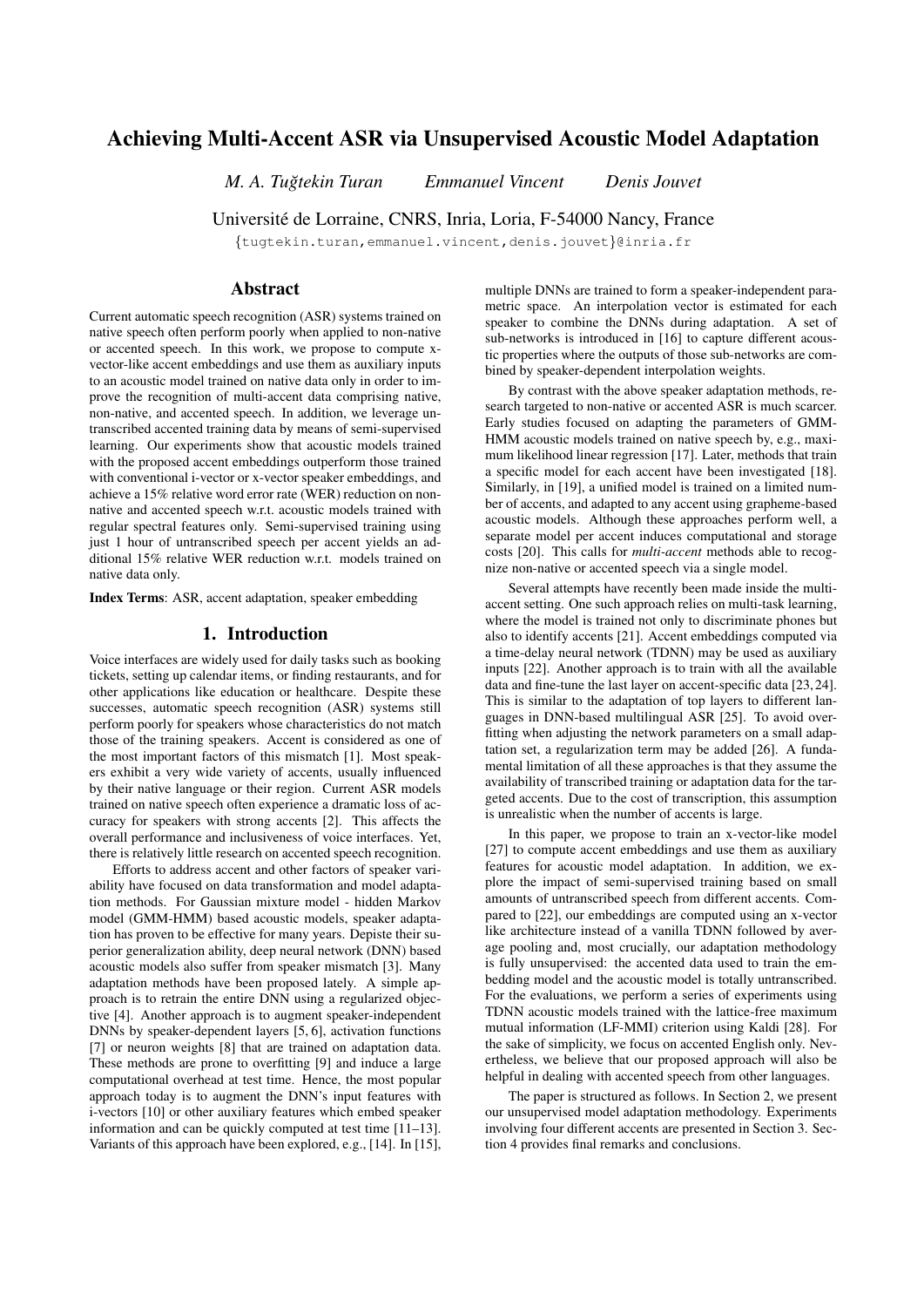# 2. Proposed Methodology

Our proposed method consists of training a DNN to compute accent embeddings, and subsequently using them as auxiliary inputs to the acoustic model. This method can adapt on-thefly to a non-native or accented test utterance. The embedding DNN requires accented data with accent labels for training, but this data doesn't need to be transcribed. Conversely, the training data for the acoustic model must be transcribed, but it doesn't need to be accented. As surprising at it may seem, we will show that accent embeddings do improve ASR performance even when the acoustic model is trained on unaccented data only. In addition, we leverage the untranscribed accented data available at training time by means of semi-supervised learning.

#### 2.1. Accent Embedding Model

In the field of speaker recognition, DNN-based embeddings referred to as x-vectors [27] have replaced i-vectors in many application scenarios. The DNN models the short-term context thanks to its TDNN-based architecture and it is trained to identify individual speakers from variable-length segments.

Following this, we propose to train a DNN with the same architecture as in [27] to classify the accent of input speech segments. The DNN architecture is depicted in Fig. 1. The lower TDNN layers operate at the frame level, their outputs are summarized by a statistical pooling layer, and they are followed by upper layers at the segment level with a softmax output layer. Pooling operation accepts the final frame-level layer as input and calculates the mean as well as the second-order statistics, and the standard deviation. The statistical pooling layer and the upper layers are key in the performance of x-vectors compared to vanilla TDNNs. We train the network to classify accents using a multi-class cross-entropy objective. Denoting as  $p(\alpha_{k(n)}|\mathbf{x}_{1:T}^{(n)})$  the estimated probability of accent k given the T input frames  $x_1^{(n)}, \ldots, x_T^{(n)}$  in segment n, the training objective is defined as

$$
\mathcal{L} = \sum_{n=1}^{N} \log p(\alpha_{k(n)} | \mathbf{x}_{1:T}^{(n)})
$$
(1)

where  $k(n)$  is the ground truth accent for segment n and N is the number of training segments. Segment-level embeddings are extracted from the last hidden layer.



Figure 1: *DNN model for accent embedding. Statistical pooling is performed between frame-level and segment-level layers that aggregates over the frame-level representations.*

# 2.2. Acoustic Modeling

The proposed accent embeddings can be used as auxiliary inputs for a wide variety of acoustic model topologies to achieve on-the-fly adaptation at test time. In the following, we use a TDNN-based acoustic model [29] trained with the LF-MMI sequence-discriminative criterion [30], which has shown to be effective in many ASR tasks. LF-MMI involves the ratio of two posteriors computed from a numerator graph which represents the phone sequence in the reference transcript and a denominator graph which approximates all possible word sequences by all possible state sequences of a phone-level language model.

#### 2.3. Semi-Supervised Learning

Independently from on-the-fly adaptation, any non-native or accented speech data available at training time (including the data used to train the embeddings) can be leveraged for acoustic model training. Due to the cost of transcribing large amounts of non-native speech, we assume that this data is untranscribed. This situation can be addressed by semi-supervised learning.

We explore this idea using the general semi-supervised LF-MMI training method in [31]. A seed acoustic model is trained on transcribed data and used it to decode the untranscribed training data into lattices that represent the possible transcription hypotheses. A new acoustic model is then trained on both transcribed and untranscribed data by modifying the numerator graph in the LF-MMI criterion for untranscribed utterances so as to span all possible sequences in the corresponding lattices, while the denominator graph remains unchanged. This approach is also referred to as lattice-based semi-supervision.

In the following, the seed model is trained on transcribed unaccented data and the final acoustic model is trained on both transcribed unaccented data and untranscribed accented data covering all accents. We compare it with fully supervised training on transcribed unaccented and accented data, which naturally performs better but incurs a significant transcription cost.

# 3. Experimental Analysis

## 3.1. Dataset

We evaluate our method on native, non-native and accented speech. For the native and non-native data, we use the Verbmobil corpus [32] which contains spontaneous speech from human meeting scheduling dialogs. In Verbmobil, we selected American English dialogs as native data and English dialogs from German speakers as non-native data. We also gathered British, Indian, and Australian non-professional accented speech recordings from VoxForge [33]. We created training, test, and adaptation sets with disjoint speakers as shown in Table 1. Non-native and accented datasets are much smaller than native ones, which is a common setting in multi-dialect speech recognition [34].

#### 3.2. Acoustic Model and Lexicon

The TDNN acoustic model takes 40 mel frequency cepstral coefficients (MFCCs) over 25 ms frames with 10 ms stride as inputs. Its architecture is similar to [35], except for the chosen splicing indexes. Denoting as  $t$  the current frame index, the input layer splices together frames  $\{t-2, t-1, t, t+1, t+2\}$  (or, more compactly,  $[-2, 2]$ ). The i-vector/x-vector speaker embedding or the accent embedding for the considered utterance, if any, is concatenated with the spliced features. The five following hidden layers splice frames at different offsets, namely  ${-1, 1}, {-1, 1}, {-3, 3}, {-3, 3},$  and  ${-6, 3}$ . Note that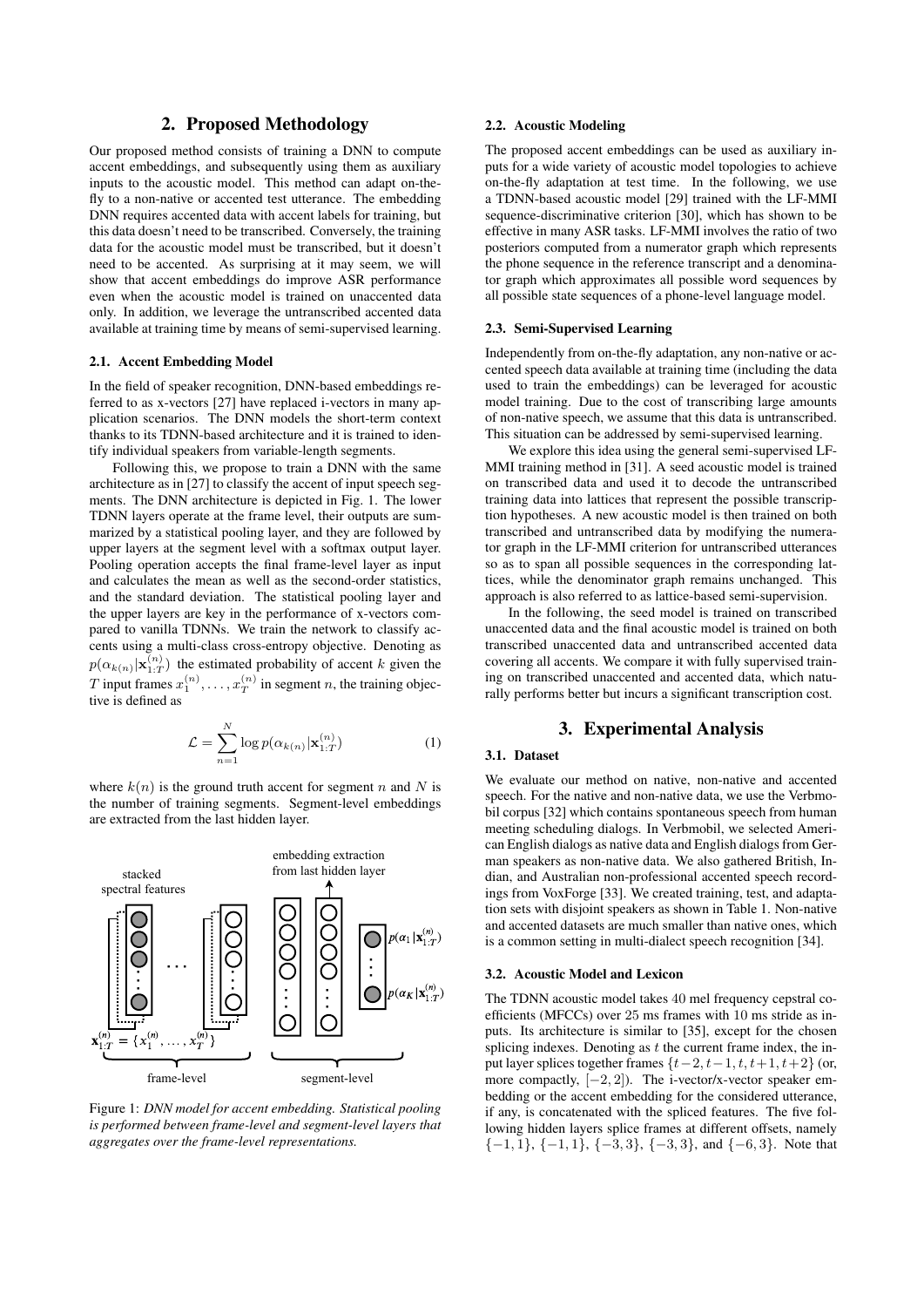Table 1: *Statistics of the acoustic model training, test, and adaptation sets in terms of the number of speakers. The numbers in parentheses refer to duration in hours.*

| Data               | <b>Training</b> | <b>Test</b> | <b>Adaptation</b> |  |
|--------------------|-----------------|-------------|-------------------|--|
| <i>Native</i> (US) | 235 (25.4)      | 25(1.1)     |                   |  |
| British (UK)       |                 | 25(1.2)     | 25(1.0)           |  |
| Indian $(IN)$      |                 | 25(1.4)     | 25(1.0)           |  |
| Australian (AU)    |                 | 25(1.3)     | 25(1.0)           |  |
| German (DE)        |                 | 25(1.1)     | 25(1.0)           |  |

the differences between these offsets were chosen to be multiples of 3 as in [30]. Speed perturbation [36] with speed factors of 0.9, 1.0 and 1.1 is also used for 3-fold augmentation.

Training relies on the supervised or semi-supervised LF-MMI criterion. For decoding, we use a 3-gram language model trained over the native (US) data with a lexicon consisting of 6,945 unique words and a perplexity of 42.7. Decoding parameters are kept fixed for all experiments. In particular, we do not perform lexicon or language model adaptation on top of acoustic model adaptation.

# 3.3. Computation of Accent Embeddings

The x-vector-like DNN architecture used to extract accent embeddings is outlined in Table 2. The input is a sequence of 30 dimensional MFCCs with 25 ms frame length and 10 ms stride. Cepstral mean normalization is applied over a sliding window of 0.5 s. Speech frames where the first five layers operate at the frame level, with a small temporal context centered at the current frame t. After the four following layers, *frame5* sees a total context of 15 frames. A 512-dimensional accent embedding is extracted from layer *segment7* before the nonlinearity.

In the following, non-overlapping chunks of length 0.5 s are utilized with an online extraction scheme. In other words, we extract the accent embedding for a given 0.5 s chunk by inputting to the network all  $T$  frames from the beginning of the utterance up to that point. The embedding network is trained on the utterances of all native (US) and accented (UK, IN, AU, DE) speakers in Verbmobil and VoxForge, excluding those in the test set for the acoustic model. These utterances include the adaptation set for the acoustic model. We achieve 88.5% classification accuracy over the validation data after the training of our embedding network.

Table 2: *DNN architecture for accent embedding.*

| Layer         | <b>Context</b>    | <b>Frames</b> | <b>Input x Output</b> |  |
|---------------|-------------------|---------------|-----------------------|--|
| <i>frame1</i> | $[t-2, t+2]$      | 5             | $5F \times 512$       |  |
| frame2        | $\{t-2, t, t+2\}$ | 9             | 1536 x 512            |  |
| frame3        | $\{t-3, t, t+3\}$ | 15            | 1536 x 512            |  |
| frame4        | $\{t\}$           | 15            | 512x512               |  |
| frame5        | $\{t\}$           | 15            | 512 x 1500            |  |
| stat pool     | [0,T)             | T             | 1500 T x 3000         |  |
| segment6      | {0}               | T             | 3000 x 512            |  |
| segment7      | 10}               | T             | 512 x 512             |  |
| softmax       | 10 F              | T             | $512 \times K$        |  |

#### 3.4. Results

We evaluate 9 different acoustic models on native, non-native, and accented data. All of them follow exactly the same TDNN topology defined in Section 3.2. Only the auxiliary features and the training strategy vary. We employed standard Kaldi tools for all the experiments. For further implementation details, see the provided code<sup>1</sup>. The word error rates (WERs) achieved by the 9 systems are reported in Table 3.

*Baseline —* Model M1 is an accent-unaware model trained on transcribed native English speech only, and can be considered as our baseline. The higher WER observed on accented (VoxForge) data is notably due to the higher language model perplexity. The measured perplexities are 49.2, 94.2, 163.3, 116.5, 66.5 for the English (US), British (UK), Indian (IN), Australian (AU) and German (DE) test sets, respectively.

*Impact of Accent Embeddings —* Model M4 implements the proposed accent embedding based adaptation method. Compared with M1, we observe relative WER improvements of 7% on non-native data, 11% on native data, and 14 to 20% on accented data. These improvements are remarkable since M4 has been trained on native data only.

*Impact of Semi-Supervised Training —* Model M5 implements the proposed semi-supervised training method on top of M4. The seed ASR model is trained on the transcribed native training data and used to decode the untranscribed non-native and accented adaptation data. A new model is then trained on both training and adaptation data. Despite the small amount of adaptation data (4 h, i.e., 1 h per accent as shown in Table 1), M5 achieves a relative WER improvement of 15% on non-native speech and 13 to 20% on accented speech compared to M4. The overall WER improvement from M1 to M5 resulting from the combination of our two unsupervised acoustic model adaptation techniques reaches 10% relative for native speech, 21% for non-native speech, and 26 to 36% for accented speech.

*Toplines —* For comparison, we also evaluate fully supervised toplines. Model M6 is a supervised model trained on both the native training data and the non-native and accented adaptation data, assuming that the latter have been fully transcribed. Model M9 is also a supervised model, which exploits accent embeddings in addition. Unsurprisingly, M6 outperforms M1. More remarkably, it performs comparably and sometimes worse than M5. This means that our two combined unsupervised model adaptation techniques managed to close the gap and achieve the same performance as a standard fully supervised approach. Interestingly also, M9 appears significantly better than M6, indicating that accent embedding based adaptation provides some benefit in the supervised setting too.

#### 3.5. Easy- vs. hard-to-recognize speakers

To further analyze the impact of accent embeddings, we compare the WER reduction achieved for various groups of speakers, from easy- to hard-to-recognize ones. To do so, the test speakers for each accent are divided into 5 groups sorted by increasing WER for M1+M6. The relative WER reduction from M1 to M4 in the unsupervised case and from M6 to M9 in the supervised case is shown in Fig. 2. The WER improvement is consistent across all groups of speakers, and appears to be larger for harder-to-recognize speakers (the largest improvement being observed for group G5).

<sup>1</sup>https://gitlab.inria.fr/mturan/is-2020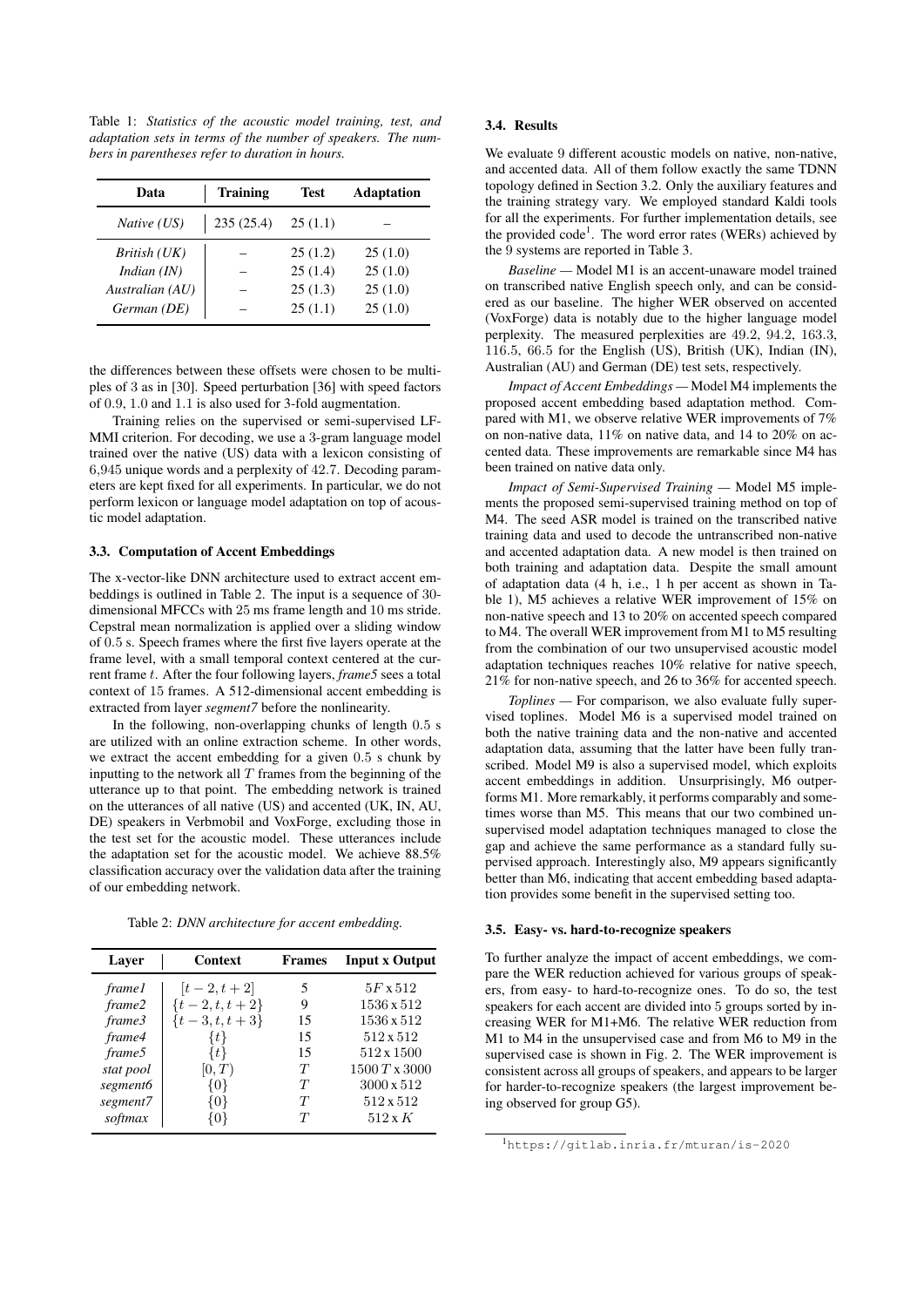Table 3: *WERs (%) achieved by different acoustic models on accented British, Indian, Australian, non-native German, and native English speech. M1–M4: Supervised training on native speech only. M5: Semi-supervised training on transcribed native speech and 1 h of untranscribed speech for all accents. M6–M9: Supervised training on native speech and 1 h of transcribed speech for all accents.*

|             | <b>Embedding Model</b>  | <b>Adaptation</b><br>Data         | <b>British</b><br>(UK) | Indian<br>$(\mathbf{IN})$ | <b>Australian</b><br>(AU) | <b>Non-Native</b><br>German (DE) | Average<br>Acc./Non-Nat. | <b>Native</b><br>(US) |
|-------------|-------------------------|-----------------------------------|------------------------|---------------------------|---------------------------|----------------------------------|--------------------------|-----------------------|
| [M1]        | no embedding            |                                   | 38.8                   | 47.9                      | 39.5                      | 33.3                             | 39.4                     | 14.5                  |
| [M2]        | i-vector embedding [11] | none                              | 37.7                   | 43.4                      | 36.8                      | 33.1                             | 37.6                     | 13.3                  |
| [M3]        | x-vector embedding [27] |                                   | 39.5                   | 33.2                      | 37.4                      | 32.7                             | 34.8                     | 12.9                  |
| [M4]        | accent embedding        |                                   | 32.4                   | 41.3                      | 31.7                      | 31.1                             | 33.5                     | 12.9                  |
| [M5]        | accent embedding        | 1 h per accent<br>(untranscribed) | 28.1                   | 35.4                      | 25.4                      | 26.3                             | 28.6                     | 13.1                  |
| [M6]        | no embedding            |                                   | 27.9                   | 35.6                      | 28.1                      | 23.8                             | 28.4                     | 14.0                  |
| <b>IM71</b> | i-vector embedding [11] | 1 h per accent                    | 23.7                   | 31.8                      | 24.3                      | 21.9                             | 24.8                     | 12.8                  |
| [M8]        | x-vector embedding [27] | (transcribed)                     | 24.4                   | 32.1                      | 23.6                      | 20.3                             | 24.5                     | 12.5                  |
| <b>[M9]</b> | accent embedding        |                                   | 22.2                   | 30.3                      | 21.2                      | 20.1                             | 23.1                     | 12.4                  |

#### 3.6. Comparison with Other Embeddings

Finally, we compare the proposed accent embeddings with ivectors [10], which have been successfully applied to speaker and channel adaptation in many ASR tasks [11], and conventional x-vectors [27], which have not been used for acoustic model adaptation to the best of our knowledge but are known to better characterize speaker information. The i-vector and xvector embeddings have been trained on the same data as the accent embeddings, and they are also computed in an online fashion on 0.5 s chunks. The i-vectors have dimension 100 and are derived from a 512-component GMM taking 40-dimensional MFCCs after linear discriminant analysis as inputs.

In Table 3, we observe that the proposed accent embeddings (models M4 and M9) outperform i-vectors (models M2 and M7) and x-vectors (models M3 and M8). This means that internal representations play an important role in adaptating to multiple accents. This can be understood by visualizing the embeddings using t-SNE [37] in Fig. 3. Our proposed embeddings tend to be better clustered according to the accent which shows that they are indeed able to catch accent-specific aspects.

## 4. Conclusions

In this paper, we focus on the task of multi-accent speech recognition. We proposed a simple but effective acoustic model adap-



Figure 2: *Relative WER reduction (%) of the accent embedding experiments. G1–G5 denote groups of speakers ranked by increasing WER.*

tation method which combines x-vector-like accent embeddings and semi-supervised LF-MMI training. Unlike previous work, our method is fully unsupervised: the accented data used to train the embeddings and the acoustic model is untranscribed. We show that our proposed accent embeddings outperform classical i-vectors and x-vectors for accented ASR, and that semisupervised training brings further improvement, closing the gap with a fully supervised approach without auxiliary embeddings. As future work, we plan to combine the proposed acoustic modeling scheme with language model adaptation. We expect this to benefit non-native ASR, since non-native speakers may also use specific language variants.

# 5. Acknowledgments

This work was supported by the European Union's<br>Horizon 2020 Research and Innovation Program Horizon 2020 Research and Innovation Program under Grant Agreement No. 825081 COMPRISE (https://www.compriseh2020.eu/). Experiments were carried out using the Grid'5000 testbed, supported by a scientific interest group hosted by Inria and including CNRS, RENATER and several Universities as well as other organizations (see https://www.grid5000.fr).



Figure 3: *2D t-SNE projection of the proposed accent embeddings and i-vectors. Each color represents a different accent.*